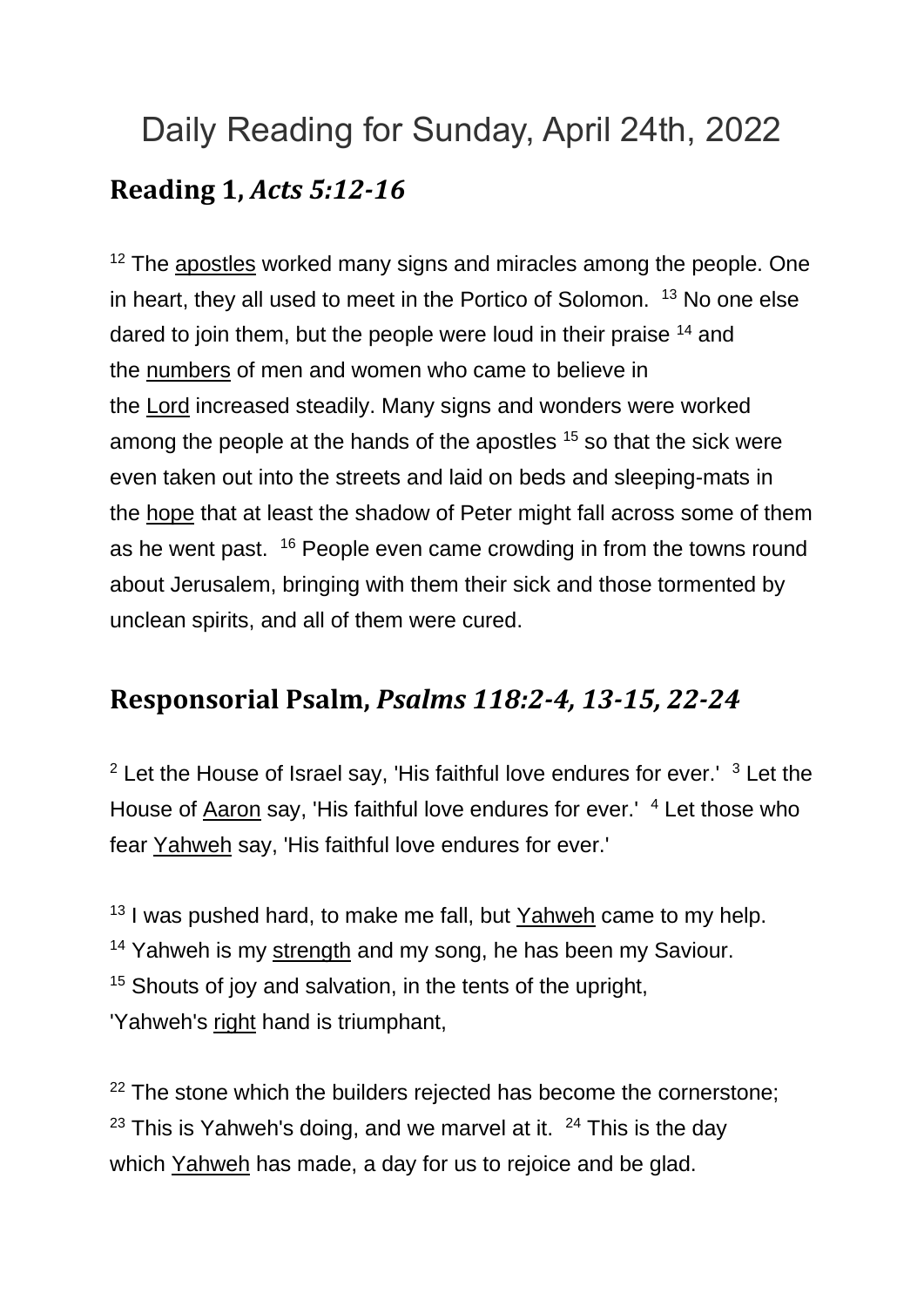## **Reading 2,** *Revelation 1:9-11, 12-13, 17-19*

<sup>9</sup> I, John, your brother and partner in hardships, in the kingdom and in perseverance in Jesus, was on the island of [Patmos](https://www.catholic.org/encyclopedia/view.php?id=9053) on account of the Word of [God](https://www.catholic.org/encyclopedia/view.php?id=5217) and of [witness](https://www.catholic.org/encyclopedia/view.php?id=12423) to Jesus; <sup>10</sup> it was the Lord's Day and I was in ecstasy, and I heard a loud voice behind me, like the sound of a trumpet, saying, <sup>11</sup> 'Write down in a book all that you see, and send it to the seven churches of Ephesus, Smyrna, Pergamum, Thyatira, Sardis, Philadelphia and Laodicea.' <sup>12</sup> I turned round to see who was speaking to me, and when I turned I saw seven golden lamp-stands <sup>13</sup> and, in the middle of them, one like a Son of man, dressed in a long robe tied at the waist with a belt of gold. <sup>17</sup> When I saw him, I fell at his feet as though dead, but he laid his [right](https://www.catholic.org/encyclopedia/view.php?id=10046) hand on me and said, 'Do not be afraid; it is I, the First and the Last; I am the Living One, <sup>18</sup> I was dead and look -- I am alive for ever and ever, and I hold the keys of death and of Hades. <sup>19</sup> Now write down all that you see of present happenings and what is still to come.

## **Gospel,** *John 20:19-31*

 $19$  In the evening of that same day, the first day of the week, the doors were closed in the room where the disciples were, for fear of the Jews. [Jesus](https://www.catholic.org/clife/jesus) came and stood among them. He said to them, 'Peace be with